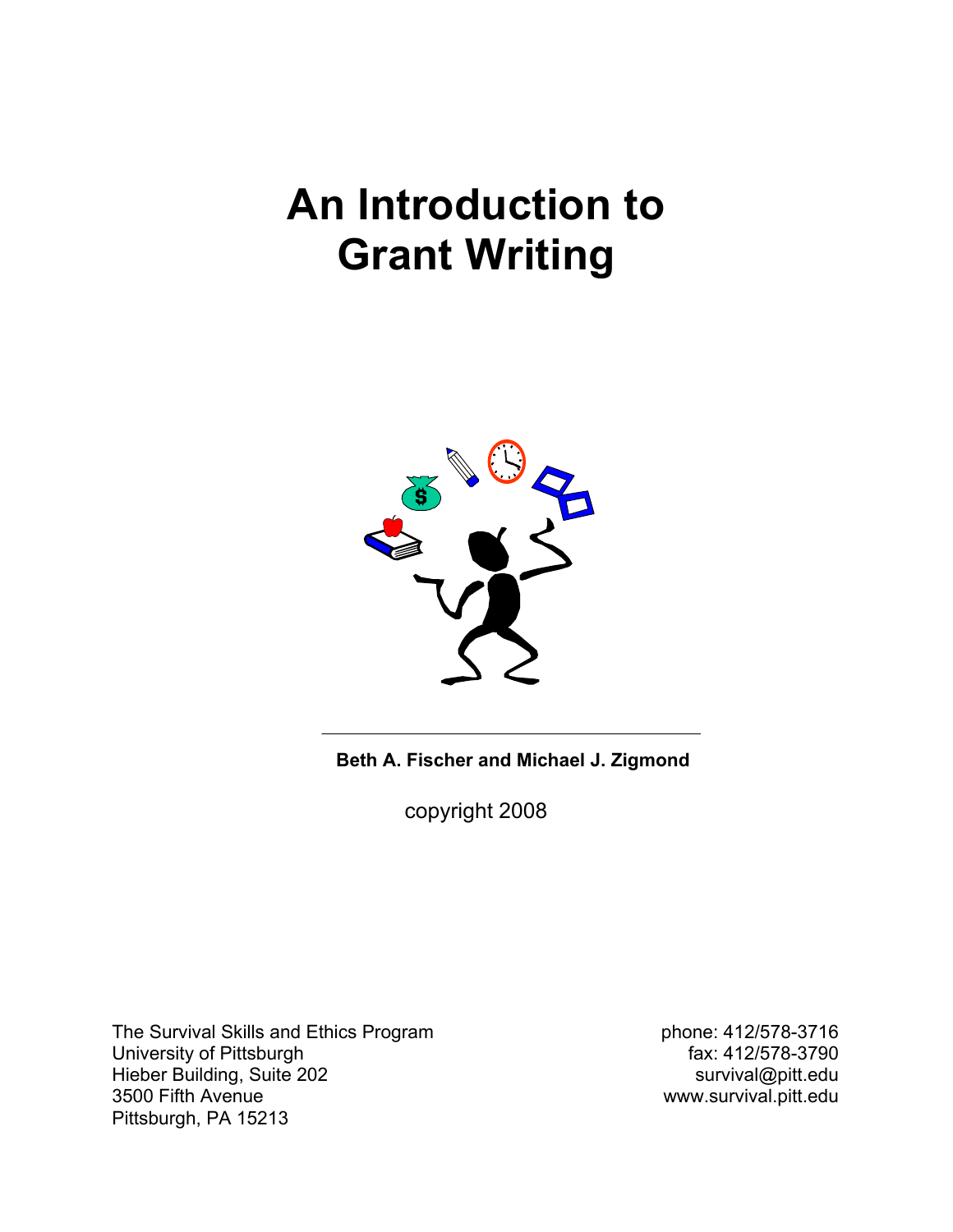#### **GRANTSPERSONSHIP**

**Preface**: This brief instruction manual is the result of a series of workshops that we have provided at the University of Pittsburgh and elsewhere on the subject of how to obtain funding for research and training. It is, in fact, our notes and thus written in a telegraphic form; we hope it will nonetheless be intelligible.

The manual is designed to be generic, that is, to be relevant to most grant and fellowship proposals, although it sometimes uses examples of language that are most relevant to applications to the U.S. National Institutes of Health. We have divided the task of obtaining funding into 16 steps, providing you with our best advice on how to deal with each step in turn:

#### **Sixteen Steps to Funding**

| <b>Preparing</b>           | Submitting                 |
|----------------------------|----------------------------|
| 1. establish frame of mind | 9. get approvals           |
| 2. develop concept         | 10. request assignment     |
| 3. identify funding source | 11. submit application     |
| 4. inform those involved   | 12. provide add'l material |
| 5. refine concept          | 13. ensure receipt         |
| Writing                    | <b>Responding</b>          |
| 6. outline, write, edit    | 14. await review           |
| 7. think like a reviewer   | 15. study report           |
| 8. get feedback & revise   | 16. respond to report      |

*The "fine print*:" Please keep in mind that this manual represents only one set of opinions on the subject of how best to obtaining funding; seek additional perspectives, as well. Also, remember that each funding agency is slightly different and that many of them frequently modify their objectives and/or mode of operation. Thus, be sure to obtain the most current information before embarking on the preparation of your application. Finally, we invite you to help us improve this document by offering your comments. We can be reached at survival@pitt.edu.

BAF and MJZ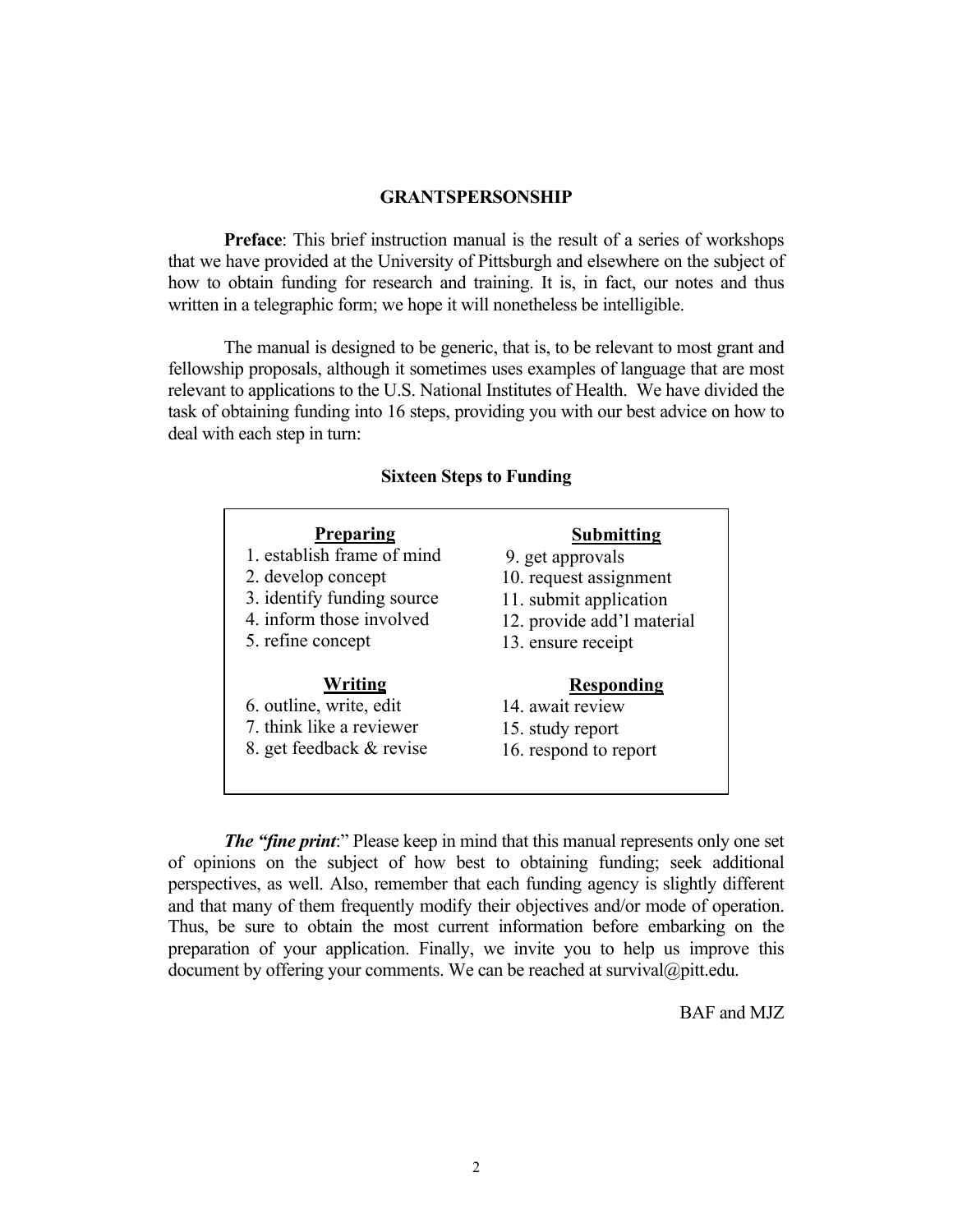# **Phase I: Preparation**

## 1. **Establish the correct frame of mind** *Grant writing is an opportunity, not a painful chore!*

- A. Start here: no amount of grantspersonship will overcome a weak idea.
- B. Many individuals begin the task with a negative mindset this cannot help
- C. Preparing a grant application
	- 1) allows time to focus without interruption on your plans for the next few years
	- 2) offers you a chance to get in depth feedback from colleagues while you write and from reviewers after you submit the proposal
- D. Some of the application text may be useful when publishing research articles or as a review

## 2. **Develop a strong concept that FITS**

- A. **F**ills a gap in knowledge
- B. **I**mportant

1) to the field (and the reviewers) 2) to funding agency 3) to you (or you will not do your best job)

- C. **T**ests a hypothesis (rather than being descriptive)
- D. **S**hort-term investment by agency that will lead to long-term gain for field

## **3. Identify funding source**

- A. Explore choices and then select the funding agency to which you will apply. Sources of information on the different funding programs available include the following:
	- 1) your colleagues
	- 2) websites, including those of individual funding agencies and meta sites, (e.g., Community of Science, Foundations Center -- see bibliography)
	- 3) professional societies and their journals
	- 4) funding agency booths set up at conferences
	- 5) acknowledgments in research articles
	- 6) your local "office of research" or "sponsored programs"
- B. Match your objectives with those of the funding agency in order to improve your odds of being funded. Issues to consider include:
	- 1) support for a particular type of research (e.g., basic versus clinical, specific diseases, etc.)
	- 2) personal characteristics (MDs conducting research, re-entry into science, etc.)
	- 3) geographic location (local area of the foundation, developing nation, etc.)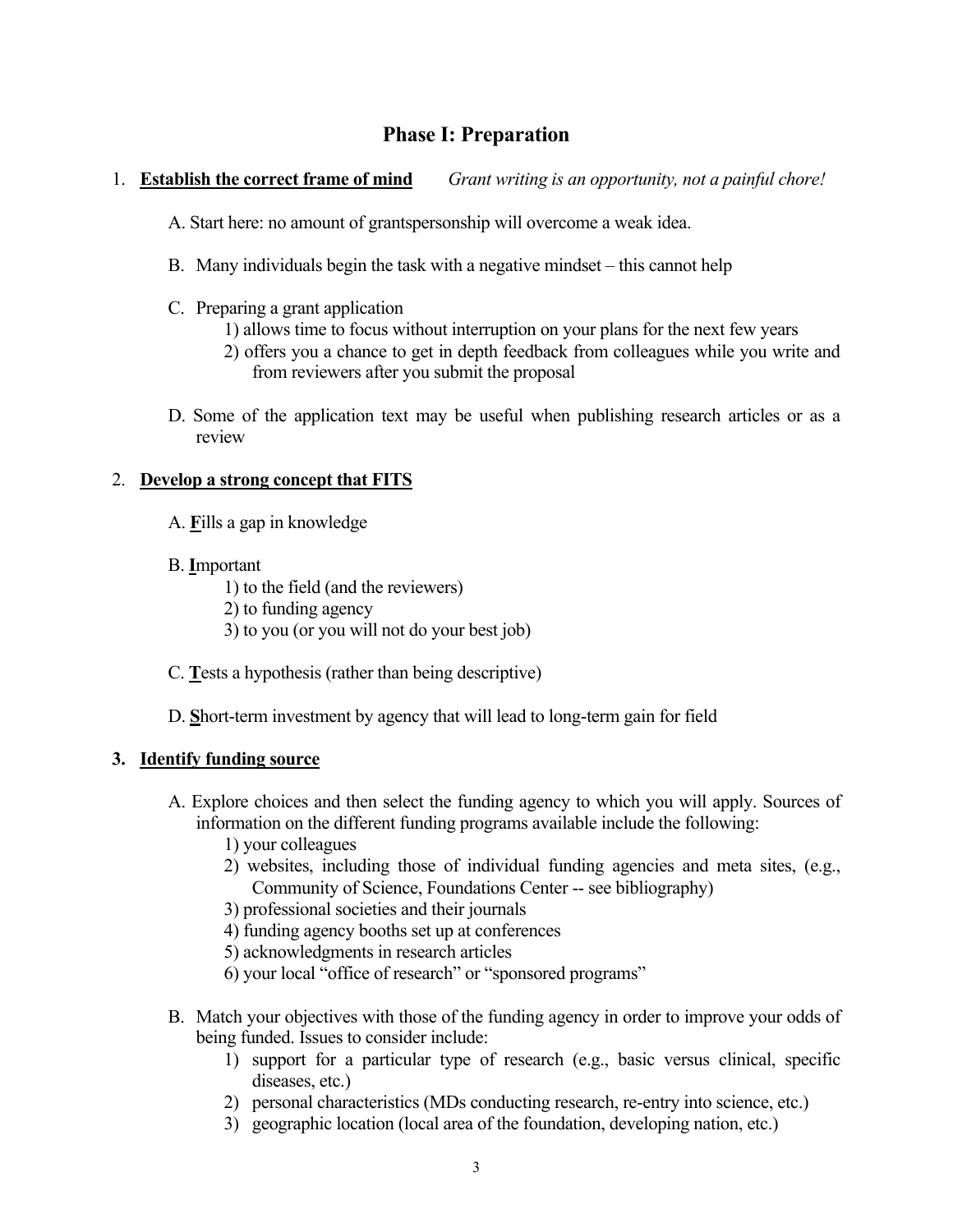- C. Read the instructions carefully, noting:
	- 1) stated objective/mission of agency
	- 2) deadline for application
	- 3) need for a letter of intent (see step #4 below)
	- 4) required organization and page length of proposal
- D. Communicate with program staff from the funding agency
	- 1) Staff members work to find best possible proposals for their agency and then fund them. Thus, they wish to help you determine if your concept is relevant to them and, if so, to help make the application as strong as possible
	- 2) Contact staff members in their offices and/or at professional meetings early on
	- 3) Find out from the agency:

a) Is my concept relevant to your agency or division? And if not, would you recommend

- a modification of the proposal?
- another source of funding?
- b) Do I have the all of the most up-to-date instructions for submission of a grant application to your funding agency?
- c) What are the criteria that will be used in evaluating my proposal?
- d) Who will review my application? (try to find out as much about the reviewers as is legitimately possible – their names are almost always public information. You want to tailor your proposal to the reviewers (see step  $# 7$ ) and citing their papers is always a good idea!
- e) What percentage of the proposals that you receive do you fund? What is the level (amount, years) of funding?
- f) What is a reasonable amount of money to request given my history and my concept?
- g) What are the common strengths and weaknesses of the proposals submitted?
- h) Can I submit supplementary materials in addition to the main text of my application?
- i) Can you review an initial draft and provide me with feedback. If so, when would I need to get the document to you?
- 4) Ask for help from others, too. Ask your colleagues and individuals who have previously reviewed grants for the funding agency to provide you with help, but it is *unethical* to talk about your application with individuals who *currently* serve as reviewers for the funding agency.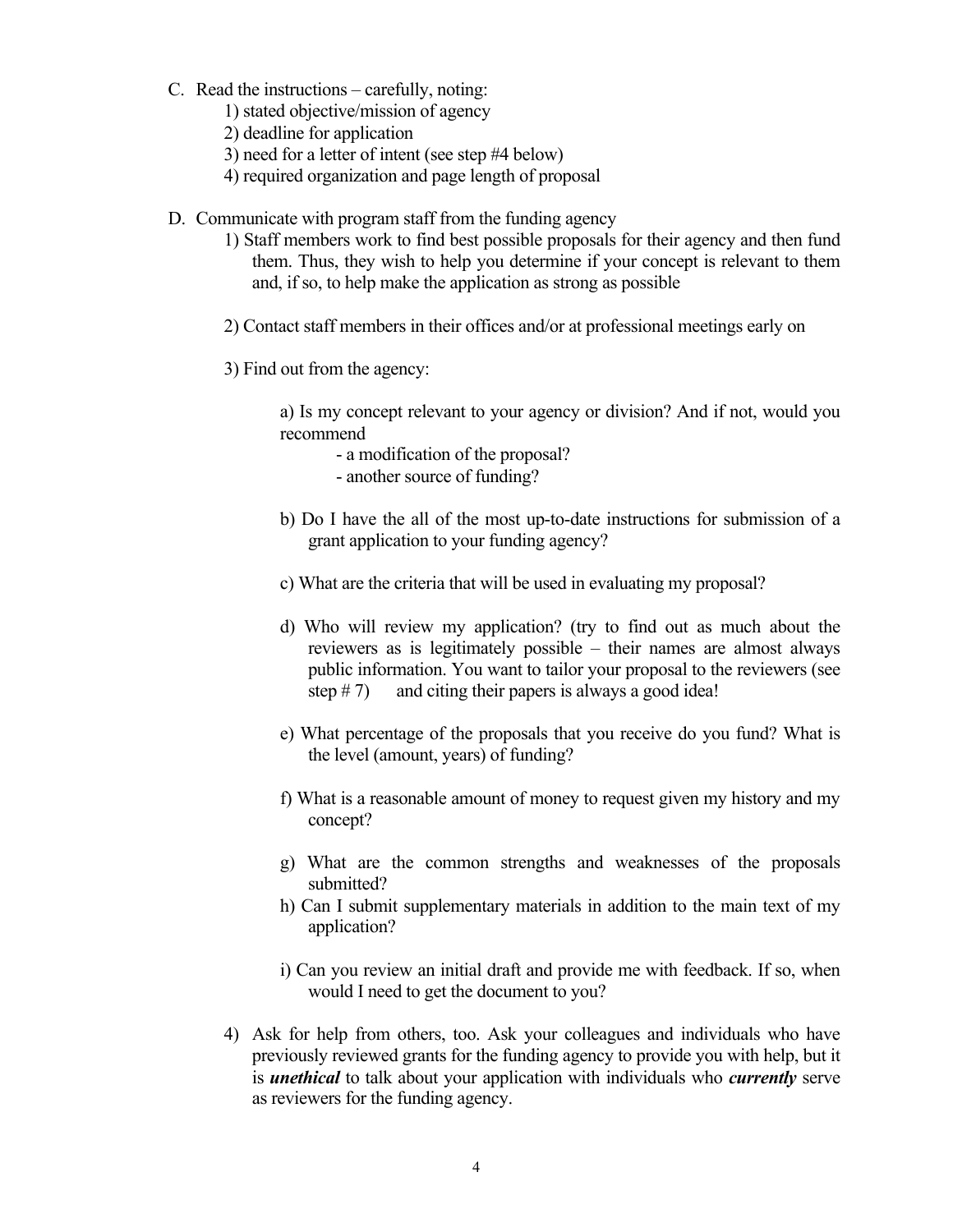## **4. Inform those involved**

- A. Funding agency: A letter of intent may be required/requested, often several months before the actual application. When a letter of intent is required, failure to submit one may preclude submitting a full application The letters are often used for
	- 1) screening applications: The agency will invite the submission of full proposals only from individuals whose projects appeal to the agency.
	- 2) administrative planning: Particularly when a new funding mechanism is launched, agencies may not be able to estimate how many individuals will submit an application. A letter of intent allows them to budget the administrative time required to process the full proposals.
- B. Chairperson of your department
- C. The Office of Research (or "sponsored projects") at your institution
- D. People whose help you need
	- 1) secretarial
	- 2) fiscal
	- 3) scientific (you may need help to collect pilot data or advice in constructing the proposal)

#### **5. Refine your concept**

- A. do a literature review
- B. talk to colleagues
- C. revise application based on these considerations and your additional hard thinking

# **Phase II: Preparing the application**

#### **6. Outline, write, and edit**

- A. Develop a thorough outline of your proposal. (The typical sections of an application are outlined in the Appendix.)
- B. Write the entire first draft *before* you start to edit

*If you try to write and edit at the same time, you will do neither well. Charles H. Sides*

C. Edit, edit, then edit some more: Revise and refine the text of your application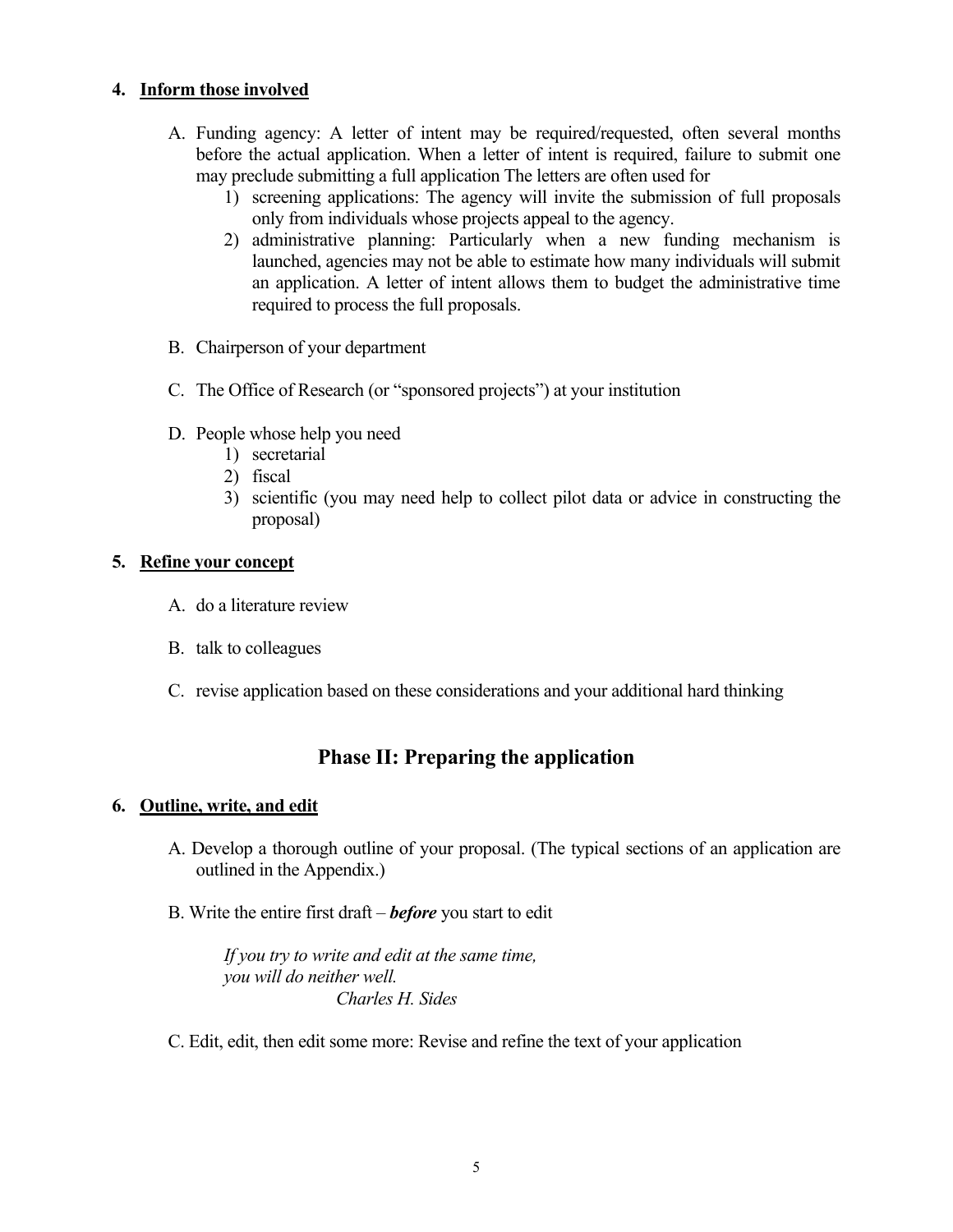## **7. Think like a reviewer**

- A. Format the proposal so that it is easy to
	- 1) find key points (like answers to the review criteria)
	- 2) read & appreciate (see examples at end of this document)
- B. Use an optimal type face and type size
	- 1) select a good typeface:

```
good = Times Roman, Century Schoolbook
never = \text{Counter} (unattractive), Arial (hard to read in quantity)
```
2) typesize  $>11$  pt (NIH says 10 pt. is ok – it isn't, not if you want happy reviewers.)

3) occasionally use special fonts (**bold**, *italics*)

- C. Write in paragraphs
	- 1) include only one major idea per paragraph
	- 2) make the first sentence in a paragraph a topic sentence
	- 3) use headers frequently
- D. Let your text B-r-e-a-t-h-e
	- 1) indent paragraphs
	- 2) skip line between paragraphs
- E. Be sure to conform to all instructions! (type size, pages, margins, sections, etc.) You don't want to have the proposal sent back without review because of a formatting error.

#### **8. Get feedback and revise your proposal**

- A. Establish mentors early
- B. Provide clear instructions as to what type of feedback you are seeking (feedback on science, organization, grammar, formatting, etc.)
- C. Take no for an answer (If someone says they do not have time to comment on your manuscript, find someone else who can assist.)
- D. Gently remind individuals of the deadline
- E. Show appreciation for the feedback you receive

# **Phase III: Submitting Your Proposal**

**9. Get the required approvals** (this usually takes anywhere from a few days to a month)

Often you need several approvals on your proposal before you can submit it. These may include

A. Use of subjects (humans, animals)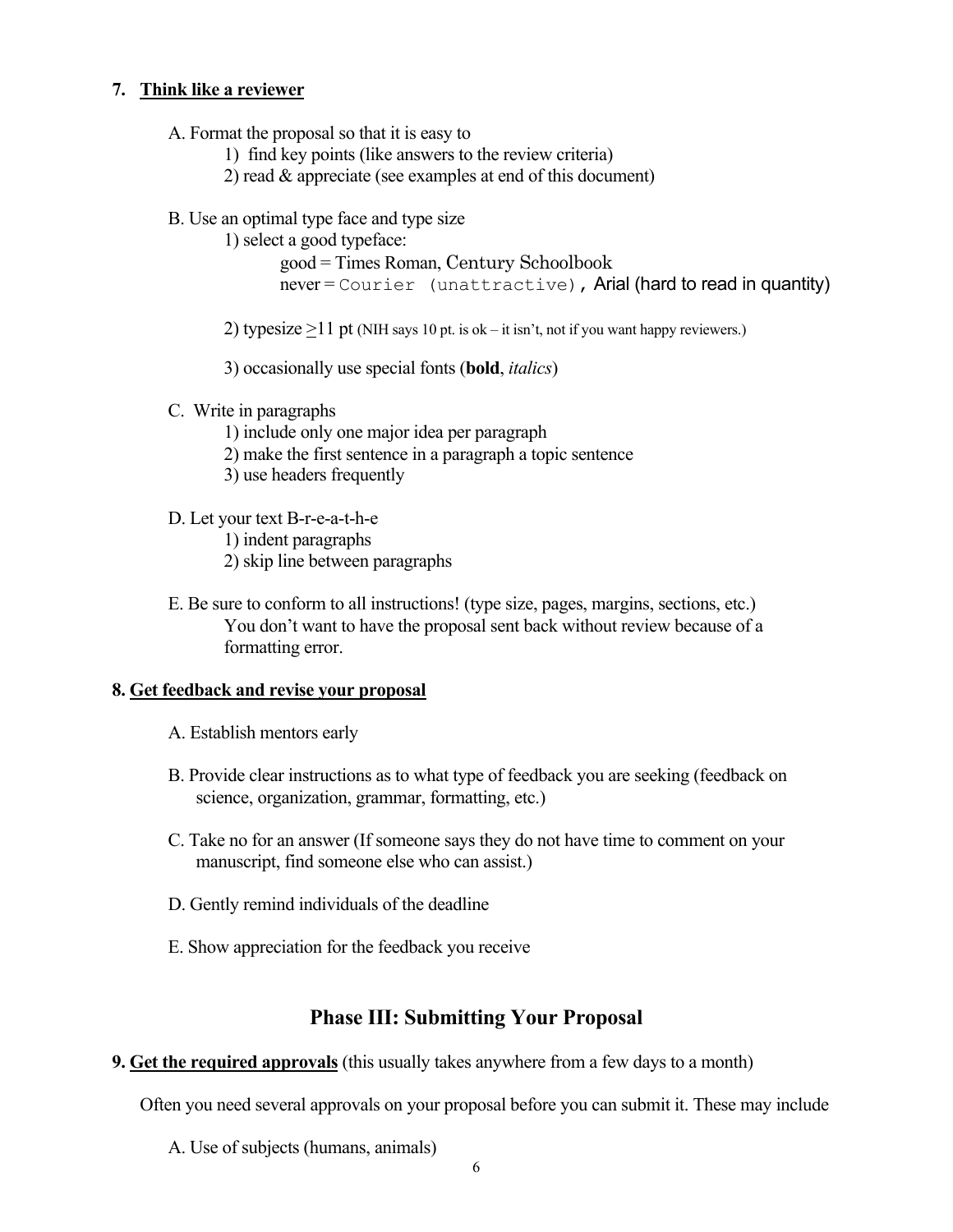B. Safety (e.g., use of hazardous reagents; environmental impact)

- C. Letters and/or signatures from
	- 1) collaborators
	- 2) consultants
	- 3) chair of department
	- 4) Office of Research or other officials at your institution

#### **10. Obtain assignment**

Obtain the optimal assignment of your application at the funding agency (if there is more than 1 one set of reviewers)

- A. Why it might matter
	- 1) program relevance
	- 2) availability of funds to support research
	- 3) sympathetic view to your approach
	- 4) competence in evaluating your proposal
- B. Ways in which assignment is determined
- C. Information in the application
	- 1) title 2) abstract
	- 3) specific aims
	- 4) cover letter
- D. Input from program staff

#### **11. Submit your application**

- A. Know deadlines for submission
	- 1) *postmarked* or *arrival data?*
	- 2) how flexible are these deadlines*.* Can you submit an application late?
- B. Be prepared for problems (e.g., computer breaks, bad weather, signator from your institution out of the office)
- C. Give yourself extra time to print, collate, copy the application: it always takes longer than you think!
- D. Keep a receipt showing when you mailed the materials and (if possible) when they were received by the funding agency.

#### **12. Submit supplemental material**

A. Find out in advance whether funding agency will accept supplemental material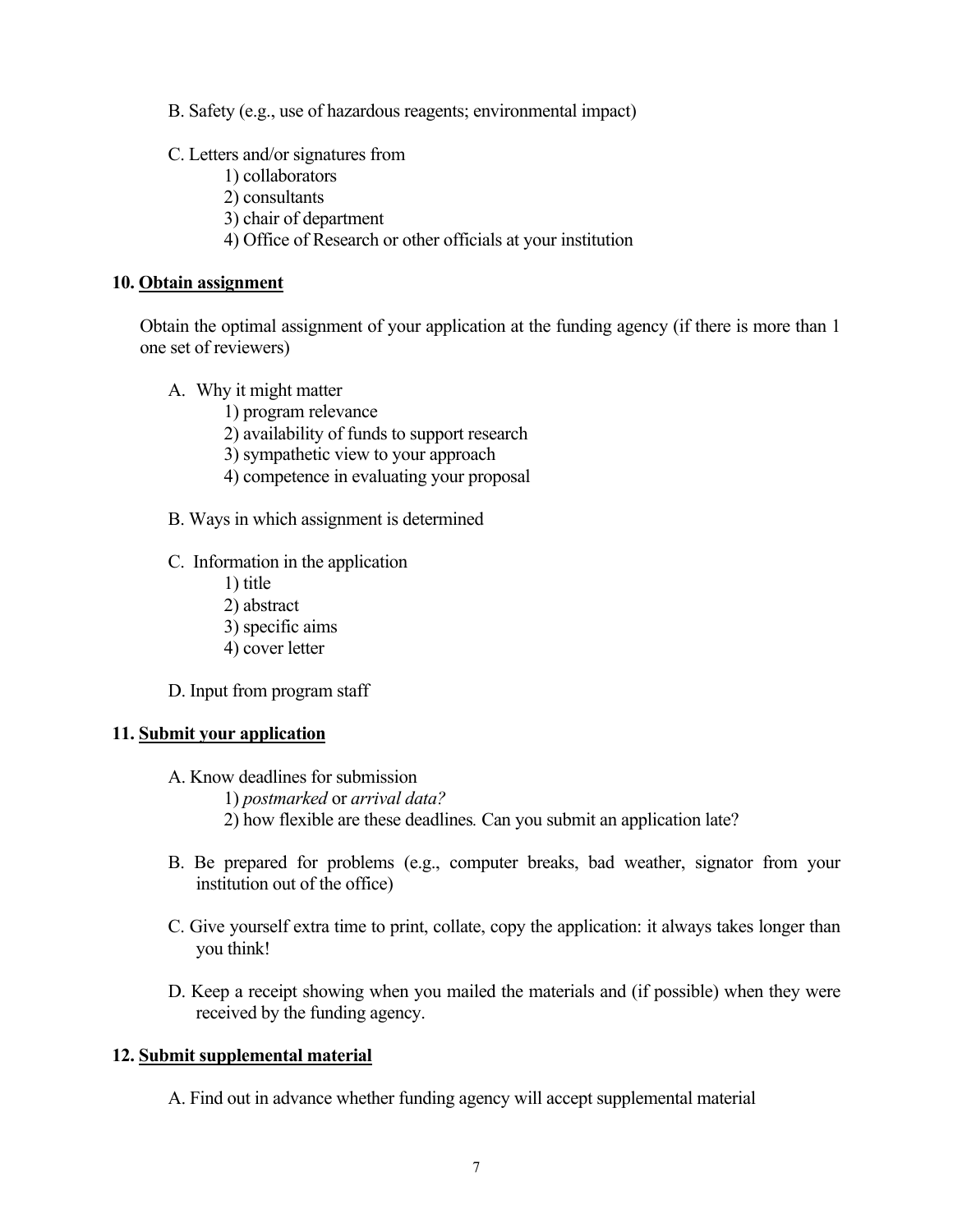B. The agency may

1) not want anything

- 2) want it at same time that the application is submitted
- 3) accept material up to the day of the review
- C. Note: reviewers pay the most attention to material they receive along with the application; late-arriving items may not be examined carefully or at all.

## **13. Ensure receipt of application**

- A. Find out if everything has been received
- B. Possible problems
	- 1) proposal does not arrive at funding agency
	- 2) proposal goes to "wrong" review group
- C. If there is a problem, suggest the following solutions
	- 1) different review committee
	- 2) adding to the committee some additional reviewers who have the expertise necessary to adequately review your proposal

# **Phase IV: Responding**

#### **14. Await review of your application**: what will be happening

- A. The review process
	- 1) your application is assigned to a group for review
	- 2) your application may be evaluated by
		- a) staff at the funding agency
		- b) your peers in the field
		- c) a visit to your institution (rare)
- B. A report on the evaluation will be prepared. It may
	- 1) not be available to you
	- 2) need to be specially requested from the funding agency
	- 3) take 2-3 months for you to receive a copy
	- 4) be an incomplete record of the review
	- 5) contain contradictions (i.e., reviewer #1 indicates that [x] is necessary, reviewer #2 indicates that  $[x]$  is not necessary)
- C. Typical review criteria used to evaluate proposals include
	- 1) significance and originality of proposal
	- 2) adequacy of methodology
	- 3) qualifications of principal investigator and staff
	- 4) availability of resources at institution
	- 5) reasonableness of time and budget
	- 6) relevance to mission of the funding agency
	- 7) compliance with relevant regulations (e.g., human/animal welfare, biohazards)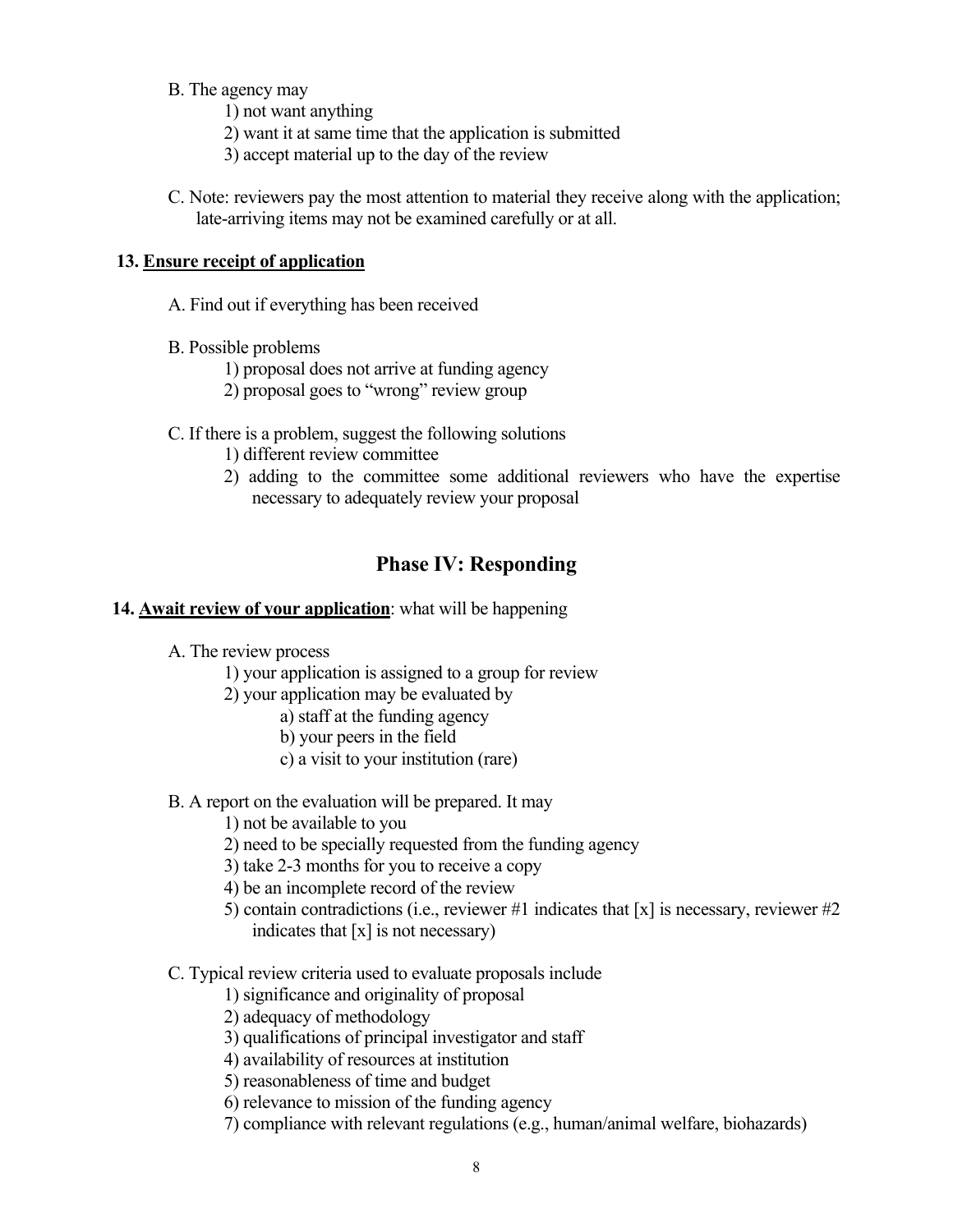#### **15. Read the evaluation report**

- A. The possible results
	- 1) your proposal is scored
		- a) high funding is likely
		- b) "gray area" funding is uncertain
		- c) low funding is not likely
	- 2) your proposal is rejected, unscored
- B. Major reasons *research proposals* are not funded (source: U.S. National Institutes of Health)
	- 1) lack of new, original ideas
	- 2) diffuse, superficial, unfocused plan
	- 3) lack of knowledge of the published literature
	- 4) uncertainty concerning future directions
	- 5) questionable reasoning in experimental approach
	- 6) absence of acceptable scientific rationale
	- 7) unrealistically large amount of work
	- 8) lack of sufficient experimental detail
	- 9) uncritical approach
- C. Major reasons why *fellowship* proposals are not funded
	- 1) weakness of candidate
		- a) low productivity
		- b) too few papers
		- c) published in low-impact journals
		- d) unfocused
		- e) poor letters of recommendation
		- f) inadequate training to date
	- 2) poor mentor
		- a) low quantity/quality of research
		- b) poor funding record
		- c) too little training experience
	- 3) inadequate proposal
		- a) research
		- b) training plan
	- 4) weak institution
		- a) too little support
		- b) inadequate advisors, colleagues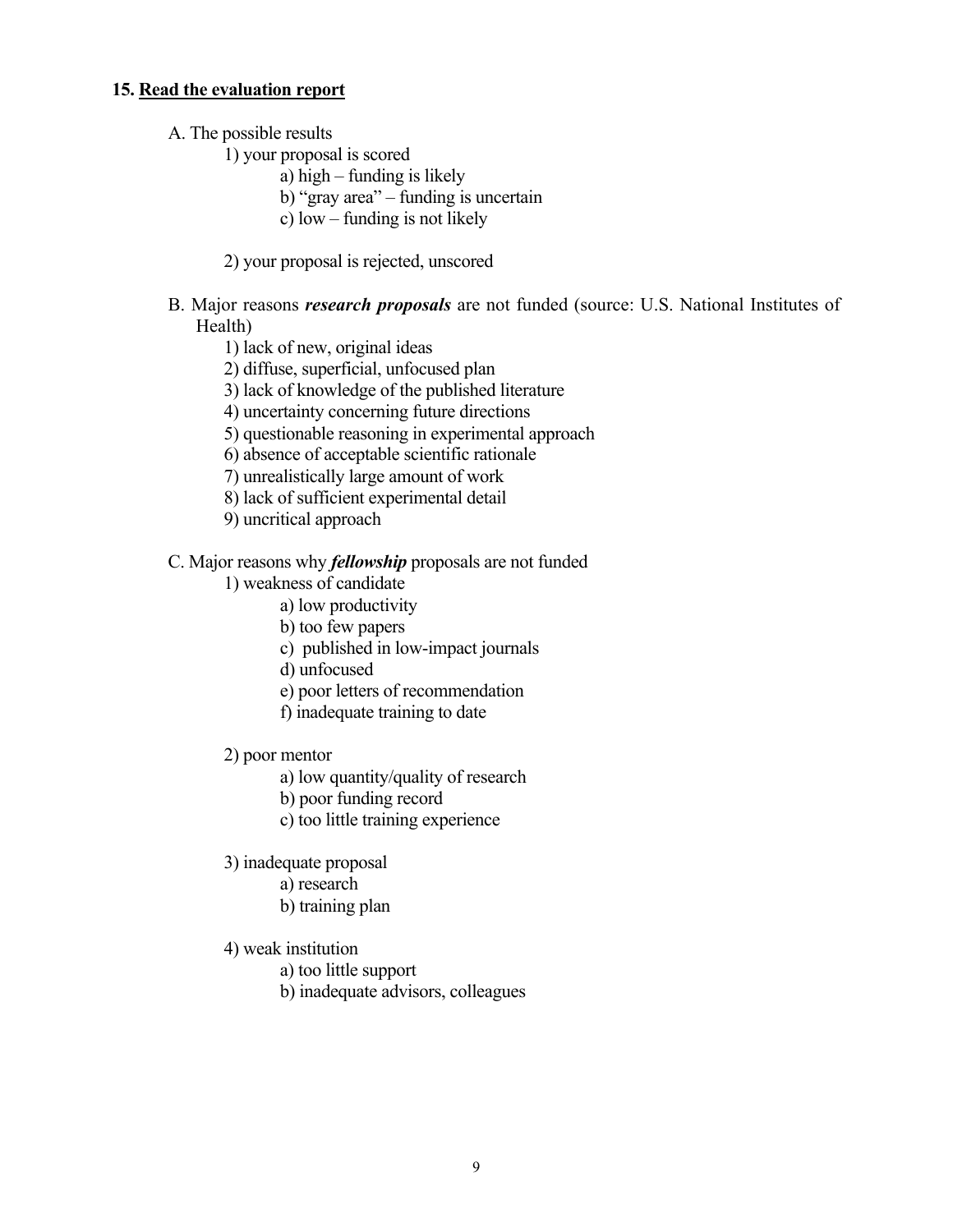## **16. Respond to report**

- A. If your project is funded, but with a significantly lower budget than requested
	- 1) estimate what can be accomplished with the reduced funds
	- 2) renegotiate
		- a) your objectives
		- b) the experiments you will do for the amount of funding provided
	- 3) save remaining work for a future application

B. If your score is in "gray zone" (i.e., funding is uncertain)

- 1) talk to program officer at the funding agency
- 2) consider providing additional material
	- a) rebuttal to reviewer's comments
	- b) evidence of feasibility of study

C. If funding is not provided: your options are to

- 1) quit asking for funding **(we don't recommend this!)**
- 2) resubmit the same application with rebuttal
- 3) revise the application and resubmit
	- a) provide introduction to revised application in which you
		- indicate changes made based on the suggestions from the reviewers
		- indicate any changes the reviewers wanted that you did not make, AND provide a rationale for why you did not make the changes
	- b) note that you do not need to make all of the changes requested, but you do need to justify those decisions
	- c) be sure to be polite and tactful in your response to the reviews. Criticizing the reviewers is not a good strategy!
- 4) request different reviewers: This is not usually a good strategy unless you feel something was very wrong with the review. Generally the reviewers respond more favorably to revised applications in which their suggestions were incorporated. With a new review panel, not only will you not benefit from this good will, the new reviewers may find totally different things to criticize in your application.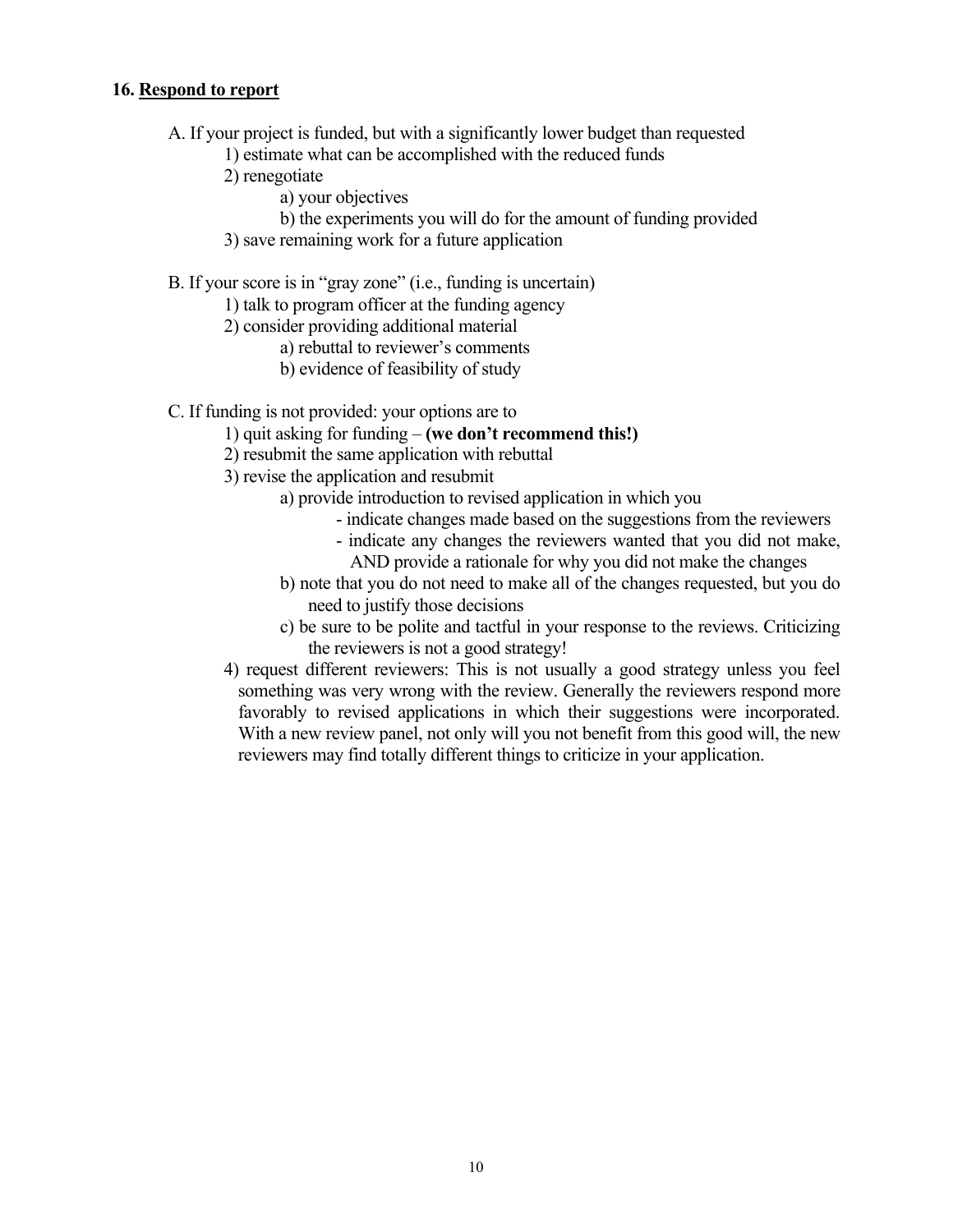## **APPENDIX**

## **Common Sections of a Grant Application**

#### **1. Title**

- A. Conform to the agency's guidelines for titles (there may be a limit on length)
- B. Make the title an accurate statement of long-term goals
- C. Include keywords in the title

## **2. Abstract**

- A. Make your abstract
	- 1) simple (the general public and/or policy makers may read it)
	- accurate
	- not provocative to groups that may not understand your research
	- interesting
- B. Include keywords in the abstract

#### **3. Budget & budget justification**

- A. Use the budget forms and categories developed by the funding agency
- B. Make your request reasonable
	- for the project
	- for agency (i.e., don't ask for more than the maximum award)
	- for your level of experience
- C. Carefully justify *when requested to do so* (see table below)
	- NIH "modular" budgets require less justification than traditional budgets.
	- If justification is required, carefully define all funds & time spent on project
- D. Explain any appearance of overlap with your other sources of funding
- E. Cost-share when possible
	- funds
	- services
	- equipment
- F. Personnel: If your institution provides personnel (i.e., faculty, students, staff) with "fringe benefits" (e.g., healthcare, retirement plan, etc.), you may need to include this in your budget. This is often assessed as a set percentage of the individual's salary, and the rate may vary with the rank of the individual.
- G. "Direct costs" (DC): this is the money that you need to do the research that you propose. It includes funds for personnel, supplies, equipment, travel, etc.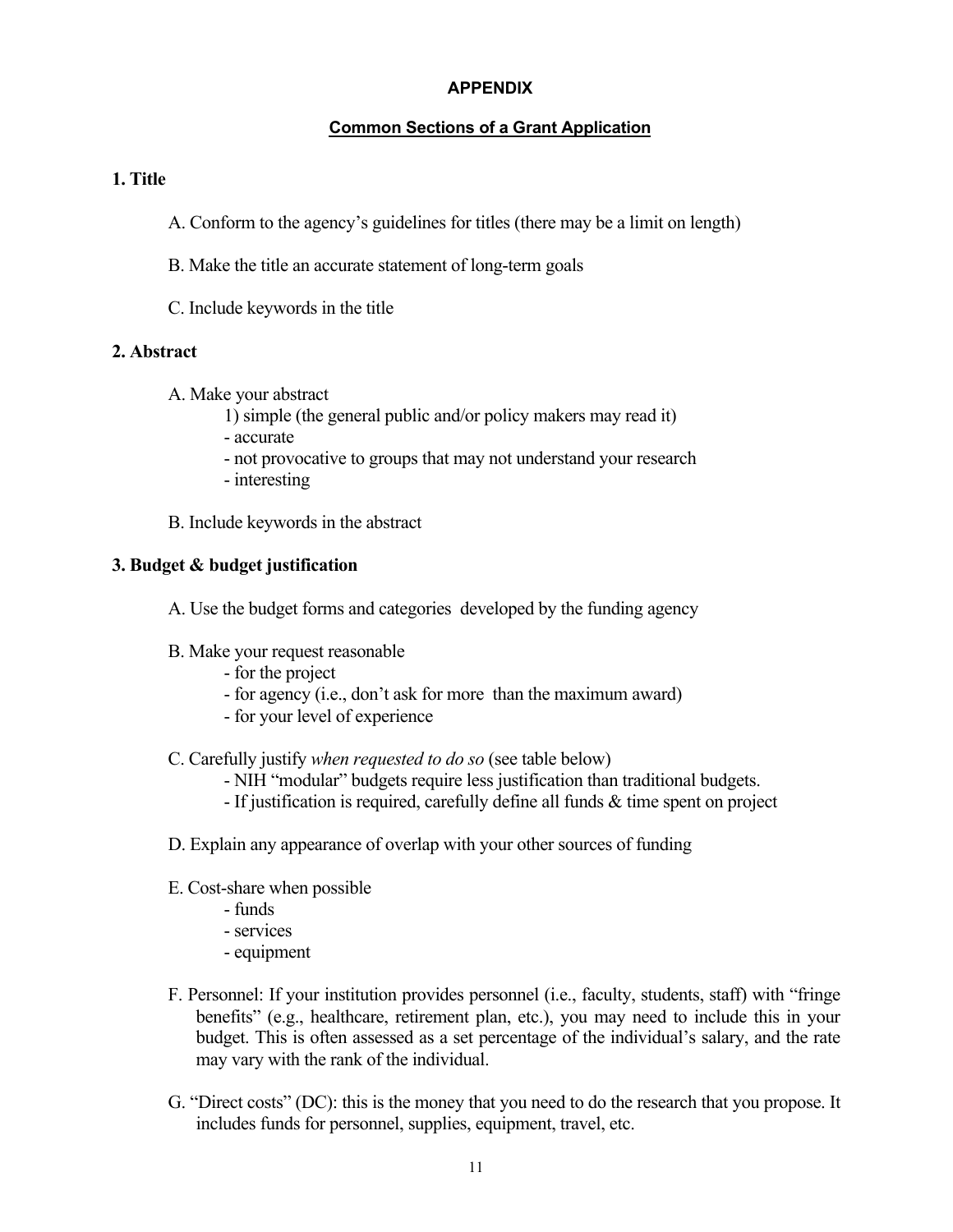H. Indirect costs (IDC) or Facilities and Administration (F&A) costs: This is often assessed by the institution on research proposals to cover the costs of providing space, heat, light, janitorial services, etc. to the researcher. The rate is negotiated by the institution with the funding agency, and is assessed based on the total direct costs on the grant, though some items such as equipment, are often not included in this calculation. Note that some agencies limit the IDC rate for certain types of awards. You often need to get special permission from your institution if you are applying for a grant which provides IDC below your institution's normal rate.

| <b>Budget Justifications</b> |                                                                                                                                        |                                                                                                                                                                                                                                                         |  |
|------------------------------|----------------------------------------------------------------------------------------------------------------------------------------|---------------------------------------------------------------------------------------------------------------------------------------------------------------------------------------------------------------------------------------------------------|--|
| Item                         | <b>Common issues</b>                                                                                                                   | <b>Example</b>                                                                                                                                                                                                                                          |  |
| Personnel                    | Name of individual (when known)<br>Percent effort on project<br>Role on project<br>Responsibilities                                    | <b>Ben Aster, Ph.D., 20% effort. Dr. Aster is responsible for</b><br>program evaluation. He develops evaluation<br>instruments, administers surveys, compiles and<br>analyzes the data, initiates follow-up inquiries, and<br>writes evaluation reports |  |
| <b>Travel</b>                | Purpose of trip<br>Cost of airfare (roundtrip, coach)<br>Ground transport<br>Cost and # nights in hotel<br>Amount & # days of per diem | Travel to conference (\$975 requested):<br>Airfare (roundtrip, coach) = $$400$<br>Ground transport (airport/hotel): $$20 \times 2 = $40$<br>Lodging: $3$ nights $x$ \$125/night = \$375<br>Per diem: 4 days x $$40$ /day per diem = $$160$              |  |
| <b>Animal</b><br>subjects    | Number of animals to be used<br>Cost per animal to purchase<br>Number of days housed<br>Cost per day of housing                        | Animals (\$1400 requested):<br>Cost to purchase: 40 rats $x$ \$30/rat = \$1200<br>Animal care: 40 rats x 10 days x $$0.50$ /day = $$200$                                                                                                                |  |

| <b>Sample budget calculations</b>                                 |           |  |
|-------------------------------------------------------------------|-----------|--|
| <b>Salaries</b>                                                   | \$50,000  |  |
| Fringe benefits<br>$(example = 20\% rate)$                        | 10,000    |  |
| Supplies                                                          | 25,000    |  |
| Equipment                                                         | 15,000    |  |
| <b>Direct Costs (DC)</b>                                          | \$100.000 |  |
| Indirect Costs (IDC)<br>(example = 50% rate, excluding equipment) | 42,500    |  |
| <b>TOTAL AWARD</b>                                                | \$142,500 |  |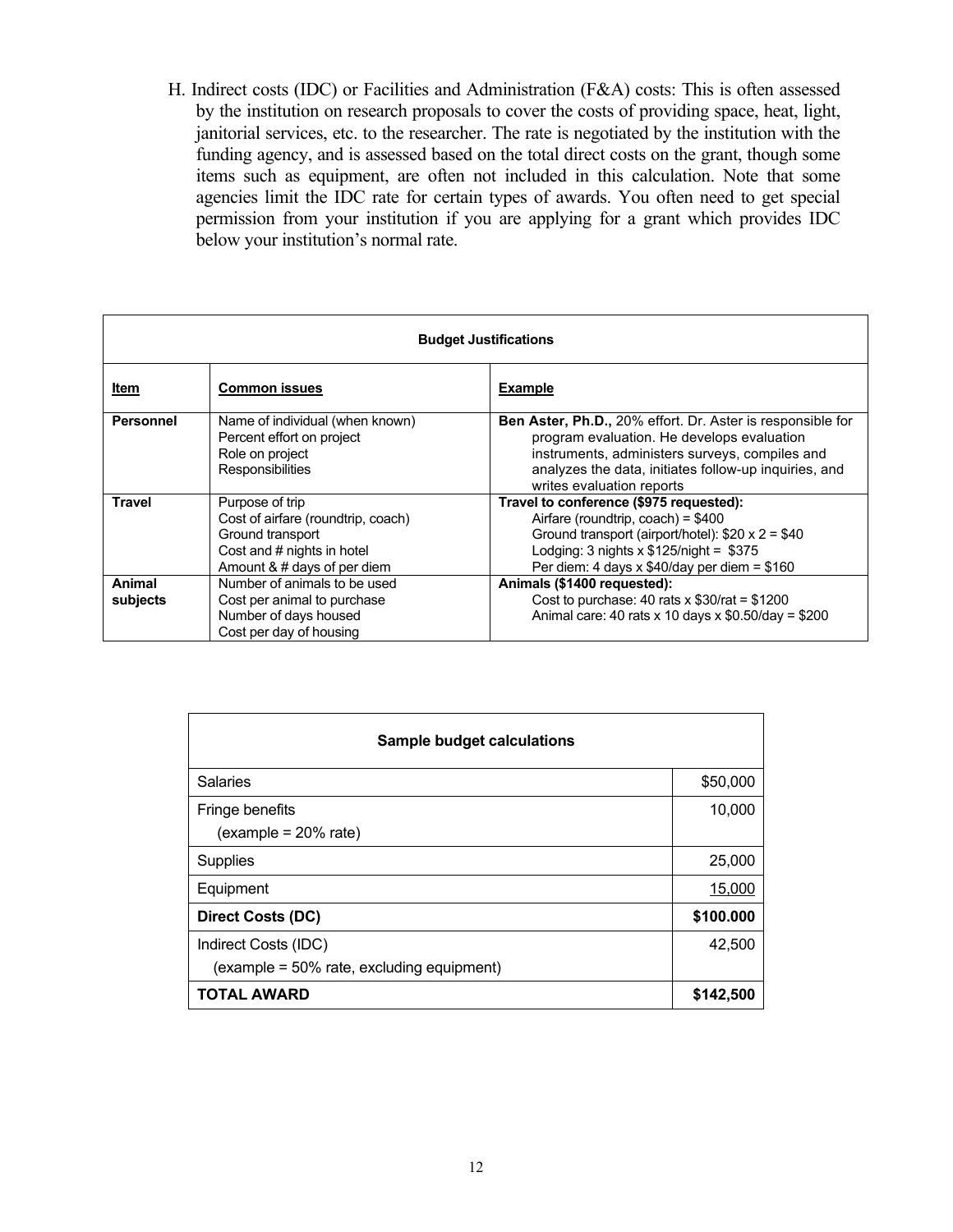## **4. Biographical sketches**

- A. Include for critical personnel
	- 1) Principal investigator (PI)
	- 2) Co-Principal Investigator (Co-PI)
	- 3) Co-Investigators
	- 4) Collaborators
	- 5) Consultants
	- 6) Research assistants with special skills
- B. Highlight relevant accomplishments
- C. Ensure accuracy
	- 1) training, experience
	- 2) grant support
	- 3) publications
		- a) separate peer reviewed articles, reviews/chapters, and abstracts
		- b) place in chronological order with complete info re title, vol., and page numbers
		- c) limit "manuscripts in preparation" to manuscripts you would be willing to send to the committee

## **5. Research plan**

- A. Typical components of a research plan (The format and terminology varies from agency to agency. Be sure to follow d their instructions.)
	- Objectives of "Specific Aims": a short overview of what will do  $(\sim 5\%)$
	- Background: State of the field and need for your work
	- Significance: why work is important, what impact will it have  $(\sim]10-15\%)$
	- Pilot Data (25%)
	- Research Plan or "Approach": the work you plan to do (55-60%)
- B. General guidelines
	- 1) state objectives clearly
	- 2) provide background on the state of the field. Include information about
		- a) general literature (do a thorough but brief review of the literature)
		- b) your previous work related to the topic
		- c) the work of likely reviewers
	- 3) be hypotheses-driven
	- 4) highlight your strengths in the area of research
		- a) your experience and that of collaborators (including publications)
		- b) methodology and equipment available
		- c) unique approach
		- d) strong, testable hypothesis
	- 5) emphasize the practicality of your proposal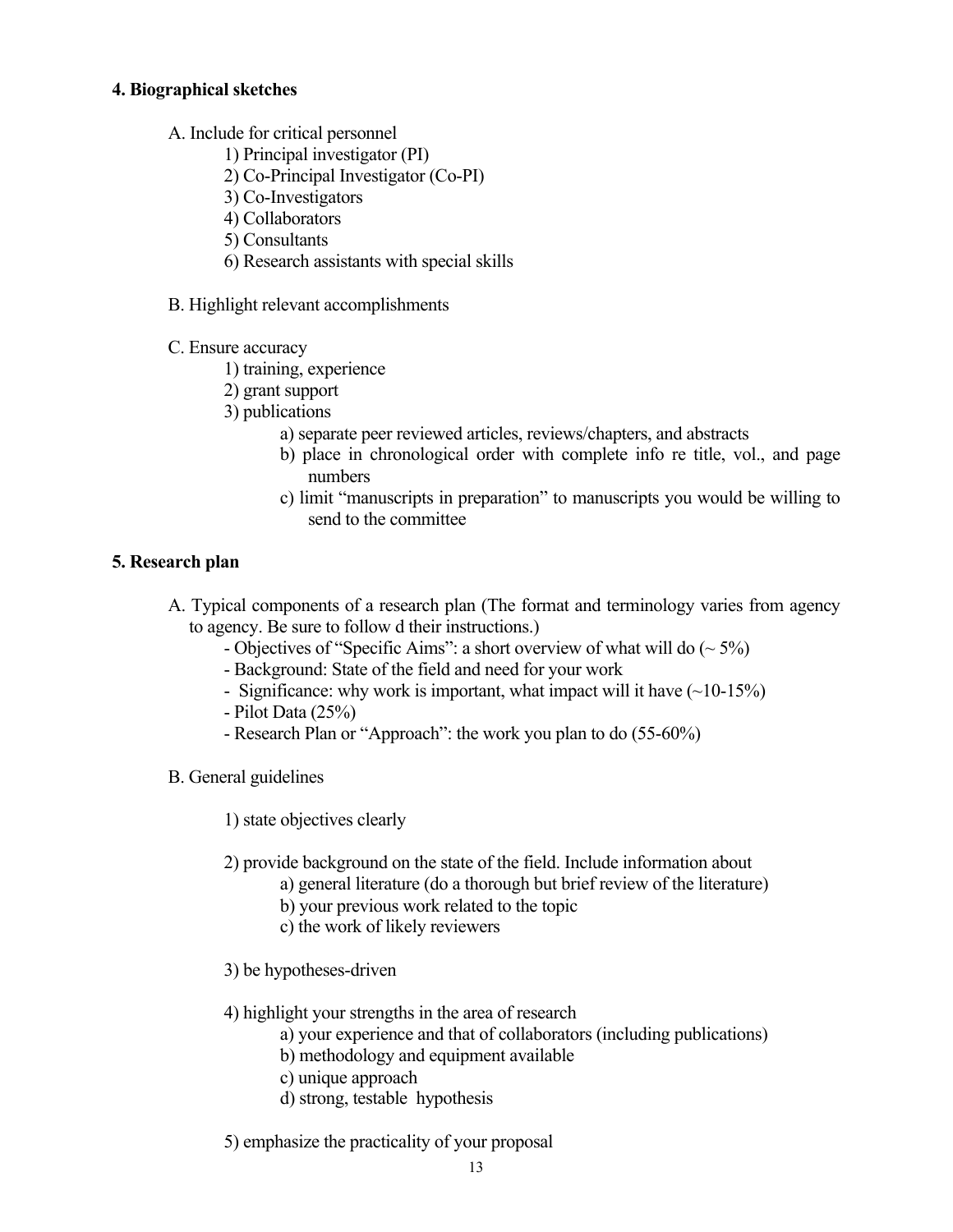a) methods in hand (in your publications?) or easily learned (how?)

- b) preliminary data available
- c) time and skills of staff adequate to conduct studies proposed
- d) time, resources required as compared to that requested
- 6) discuss expected outcomes and contingencies: *a series of experiments must not rely on finding a specific result in prior experiments*

#### **Example of an organization for a given experiment:**

**Expt. 1: This title should match one of the specific aims**

*Hypothesis*: *Stating your hypothesis up front, in italics, and indented will increase the chance of funding.*

**1: Rationale**: This is why I want to do this experiment.

**2: Protocol**: This is what I will do, *exactly*. I include such details as the number of animals and methods of data analysis.

**3: Comments**: This is what I expect to find. Also, here are some alternative outcomes and/or problems I might encounter along with my plans to deal with these contingencies. Finally, if I end up with a little extra time, this is what I will do with it.

#### **6. Subject welfare**

- A. Adhere to all relevant guidelines (local institution, funding agency, national and international governments)
- B. Be clear about appropriateness of
	- 1) species
	- 2) numbers of subjects
	- 3) treatments
	- 4) special conditions

#### **7. Letters of recommendation or agreement** (if appropriate)

- A. Letters of recommendations
	- 1) may be required (for certain fellowships, etc.)
	- 2) could be optional (may help establish credibility)
- B. Letters of agreement from collaborators and consultants
	- 1) the individual should detail what work they have agreed to do for project
	- 2) help the author make the letter as specific and positive as possible
	- 3) provide a copy of the proposal
	- 4) indicate what you hope the author will include in the letter
	- 5) suggest that they indicate enthusiasm for the proposal and for you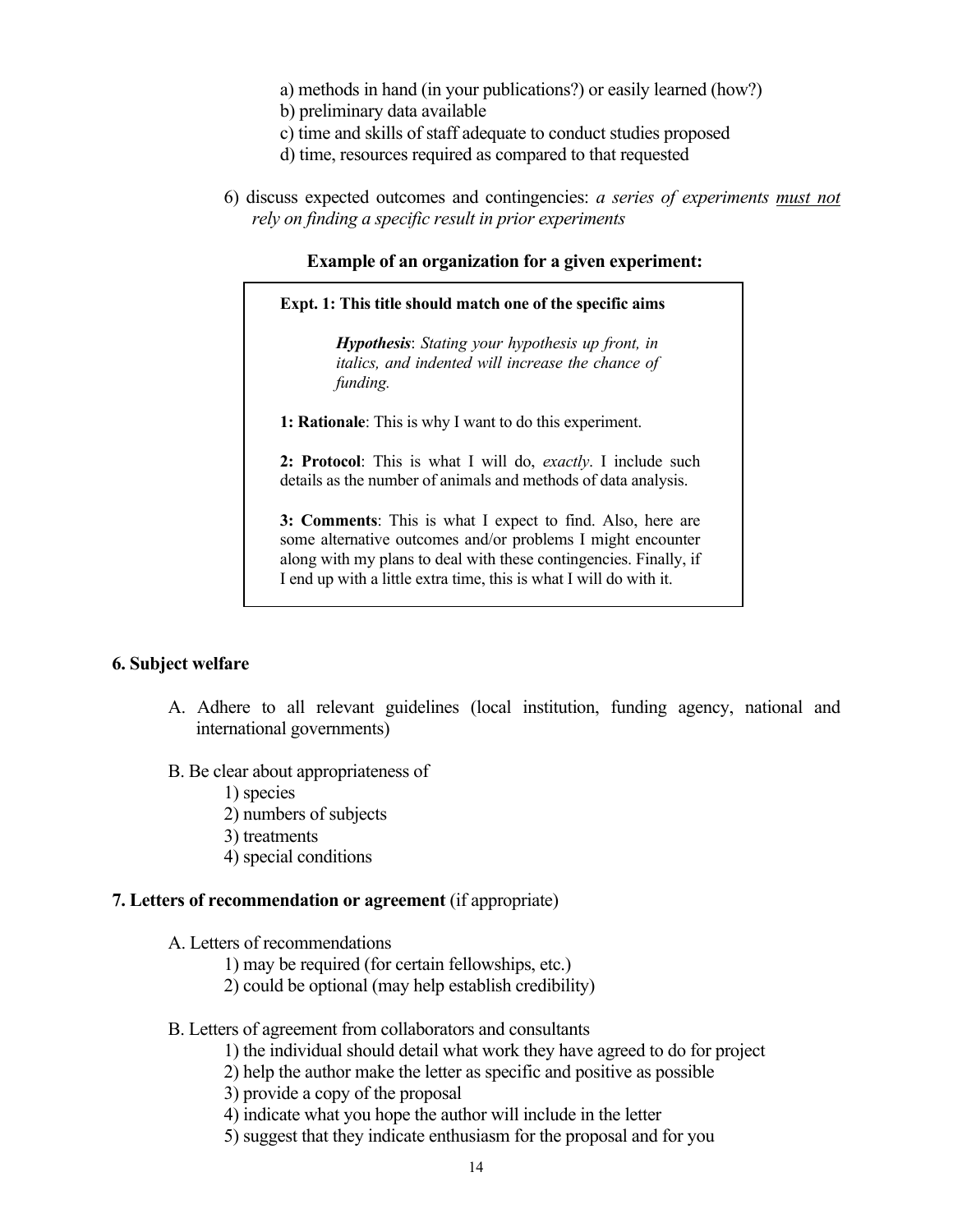#### **8. Supplementary materials**

#### A. Examples

- 1) color or enlarged figures
- 2) reprints of your published articles
- 3) updated information (new results, accomplishments)
- 4) find out the funding agency will accept supplementary materials (some do not)
- B. *Never* use supplementary materials to circumvent page limits on the application

# \*

#### **Example**

The following two pages are designed to represent two versions of some text from a fictional research grant proposal: a poor version and a much improved version. We suggest that you begin with the first version, examining its overall appearance and the content of the first paragraph. Think of ways that that this version might be improved. Then consider the changes we have made in the second version. (Note: In addition to changing the overall appearance, we also have changed the text of the first paragraph.) Note: THIS SAMPLE USES THE OLD NIH LIST OF SECTIONS, and therefore should not be used in a grant application.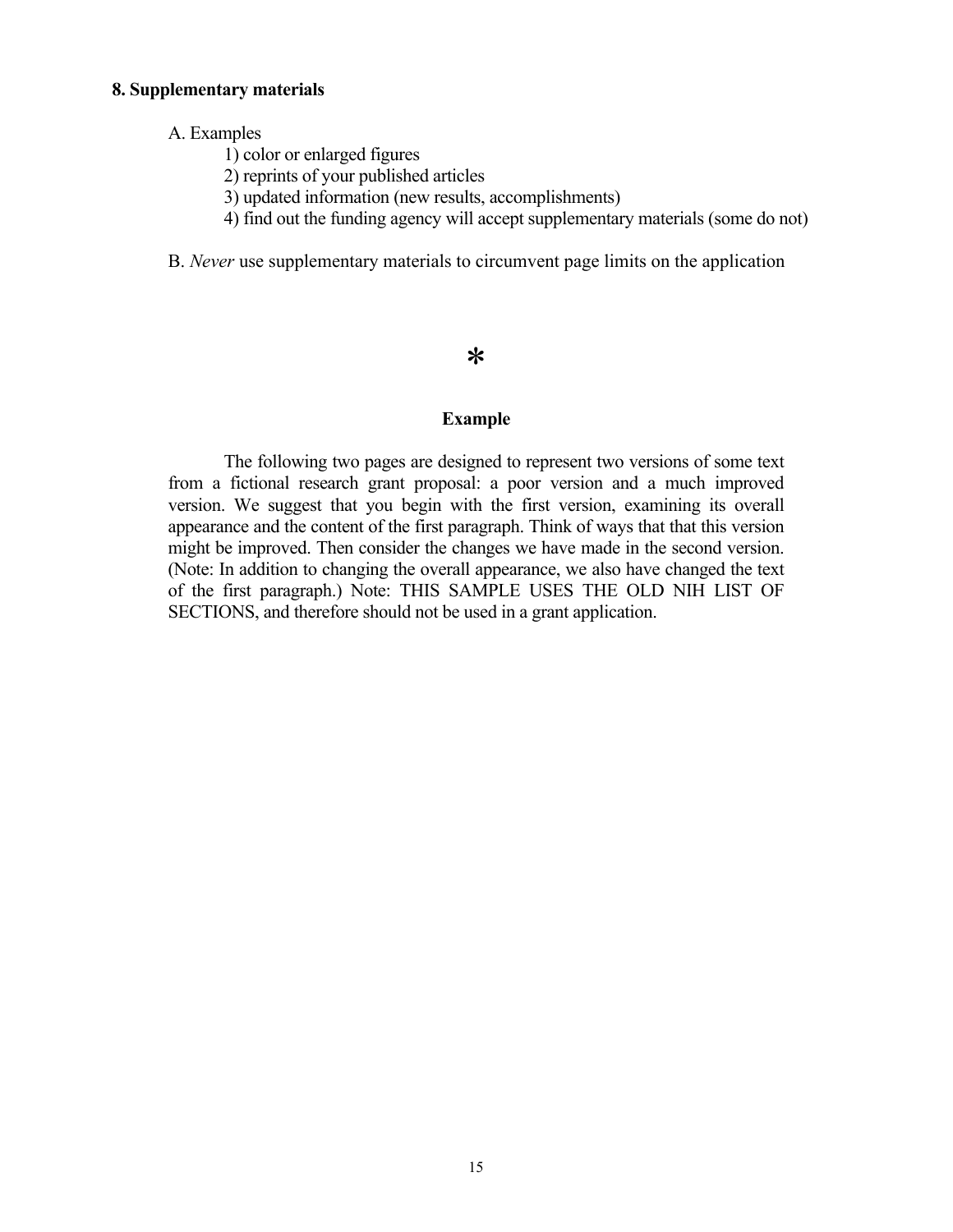#### 1. Objectives

Although the binding of peperoni (Pe) to pizza (Pi) has been well established, the nature of the binding cite (BS) remains elusive, as does the relation between Pe binding and the reward experienced by ingesting food. In this study we sought to explore both of these issues. Our hypothesis is that Pe will bind to Pi and the nature of that binding will affect the reward value of the product. First, will will determine the binding characteristics of Pe and other ligands (LIG) to Pi. We will explore several variable including (a) which Pi surface is exposed, (b) the method of target preparation, and (c) nature, concentration, and size of the ligands. Second, we will use a quantitative structure-activity model and show that there is a strong relation between Pi conformation and reward value. We will use a rodent model to examine how variables explored in our first aim impact on the reward value of the product.

#### 2. Background

Addiction is a serious problem in the United States and around the world. The National Institute on Drug Abuse reported that in 1992 alcohol and drug abuse in the United States resulted in a cost of approximately \$276 billion to society (6). Moreover, drug and alcohol addiction is only one type out of a myriad set of addictions. Other addictions that are present in our society include addictions to food, gambling, sex, danger, and religion. In the United States, research into addiction has focused to a large part on addiction to alcohol and other types of drugs. Little research has been done into mechanisms of other types of addictions. This proposal aims to fill that void by examining carbohydrate addiction. Carbohydrate addiction has been defined as a "compelling hunger, craving, or desire for carbohydrate rich foods; an escalating, recurring need or drive for starches, snack foods, junk food, or sweets" (3). Understanding carbohydrate addiction is important for several reasons. Carbohydrate addiction can lead to obesity, which is a major problem in the United States. It has been estimated that 55% of Americans are overweight (5). Obesity is a one of the major risk factors in a number of diseases including heart disease, stroke, and cancer. It has been estimated that in the United States as of 1988, the health care costs directly attributable to the treatment of obesity totaled \$44.6 billion, which represented 7.8% of the national healthcare costs (2). Thus, understanding the nature of carbohydrate addiction and learning how to treat and prevent it could result in tremendous economic savings as well as quality of life improvement for Americans.

Not only is understanding carbohydrate addiction important for the prevention and treatment of obesity, but it may teach us something about the basic nature of addiction itself, and may provide us with insights into new treatments for the abuse of other addictive substances including alcohol, cocaine, and marijuana. Moreover, understanding carbohydrate addiction is particularly relevant to successful treatment of drug addicts and alcoholics, since it is not uncommon for addicts to simply switch addictions to a different substance or behavior rather than eliminating addictive behavior from their lives. For example, a recovering alcoholic may avoid alcohol but become addicted to overeating. Thus understanding carbohydrate addiction becomes all the more pertinent in the treatment of illicit drug abuse.